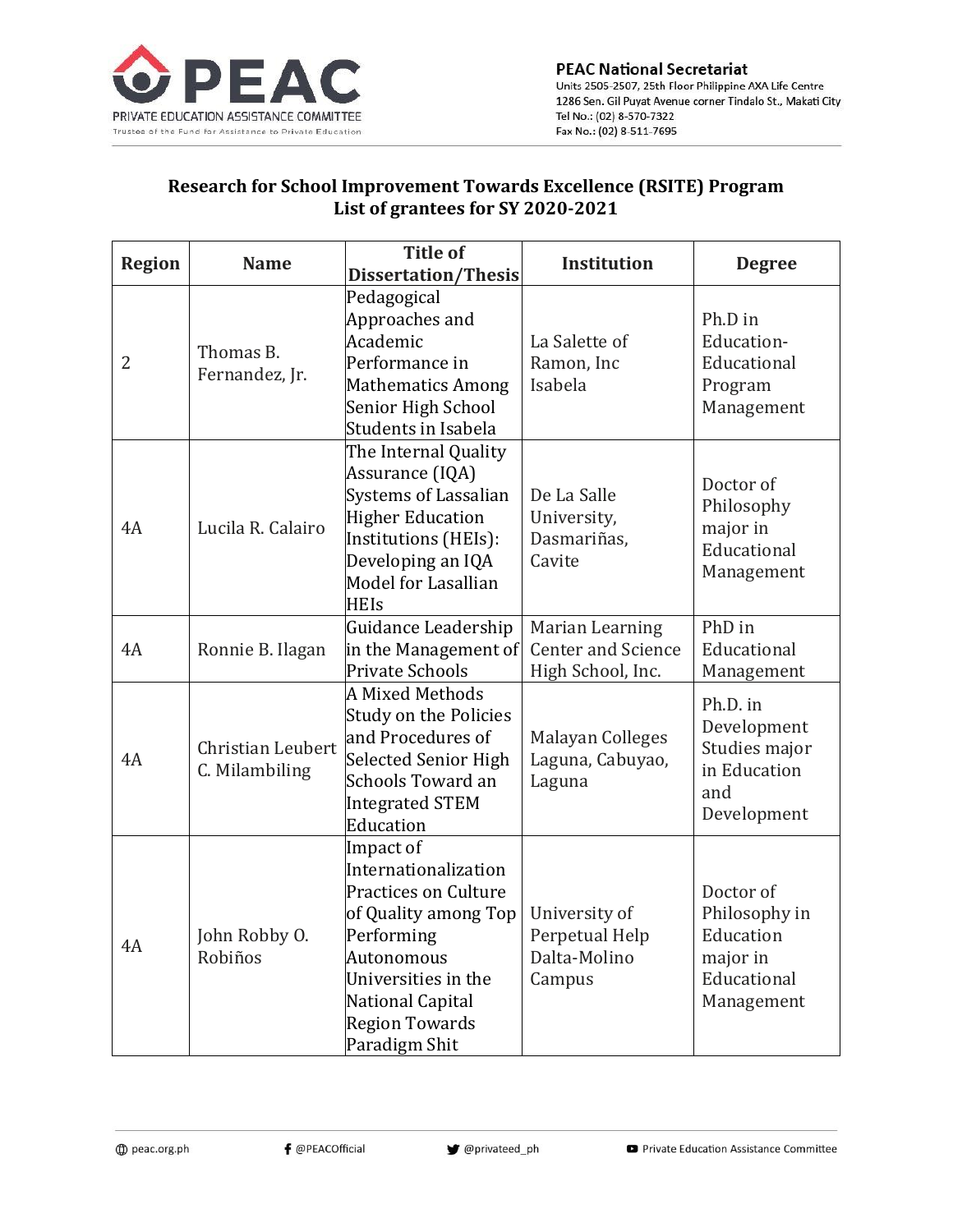

## **PEAC National Secretariat**

Units 2505-2507, 25th Floor Philippine AXA Life Centre 1286 Sen. Gil Puyat Avenue corner Tindalo St., Makati City Tel No.: (02) 8-570-7322 Fax No.: (02) 8-511-7695

| 8          | Sr. Mary Michael<br>G. Bactong, OSF | Analysis of the Sttus<br>of the Education<br>Service Service<br>Contracting (ESC) in<br><b>Region VII</b>                                                                                   | Eastern<br>Visayas<br><b>State</b><br>University,<br>Leyte        | Ph.D in<br>Education-<br>Educational<br>Program<br>Management             |
|------------|-------------------------------------|---------------------------------------------------------------------------------------------------------------------------------------------------------------------------------------------|-------------------------------------------------------------------|---------------------------------------------------------------------------|
| 11         | Francis Rodolfo<br>M. Marcial, Jr.  | Ang Curriculum Map<br>at ang Pagtuturo ng<br>Filipino: Implikasyon<br>sa Implementasyon<br>ng Programang K to<br>12                                                                         | Ateneo de Davao<br>University Junior<br><b>High School</b>        | Master of Arts<br>in Education<br>Major in<br>Filipino                    |
| 11         | Elsa D.<br>Villanueva               | Management Skills of<br>Educational<br>Managers and the<br>Advancement of<br>Technological<br>Pedagogical<br>Knowledge of<br>Teachers in<br>Private Junior High<br>Schools in Davao<br>City | Assumption<br><b>College of Davao</b>                             | Doctor of<br>Philosophy                                                   |
| 13         | Hannah Dara V.<br>Garay-Nugroho     | Assessment on<br><b>Faculty Readiness on</b><br><b>Education 4.0 in</b><br><b>Butuan City</b>                                                                                               | Father Satunino<br>Urios University,<br><b>Butuan City</b>        | Doctor in<br>Management<br>major in Human<br>Resource<br>Management       |
| 13         | James L. Lactao                     | <b>Mentees' Motivation</b><br>in Mentoring<br>Towards Mentees'<br>Self-Determination                                                                                                        | <b>Father Satunino</b><br>Urios University,<br><b>Butuan City</b> | Doctor of<br>Philosophy in<br>Education,<br>Educational<br>Psychology     |
| CAR        | Allandre S.<br>Afingwan             | In Search of<br>Metaphysics: A Look<br>into Zygmunt<br>Bauman's Liquid<br>Modernity                                                                                                         | Saint Louis<br>University, Baguio<br>City                         | Ph.D. in<br>Philosophy                                                    |
| <b>NCR</b> | Eva O. Altura                       | Development of<br>Spiritual Leadership<br>Framework<br><b>Among Educational</b>                                                                                                             | Maranatha<br><b>Christian Academy</b><br>of Mandaluyong,<br>Inc.  | Doctor of<br>Philosophy in<br>Education<br>(Educational<br>Administration |